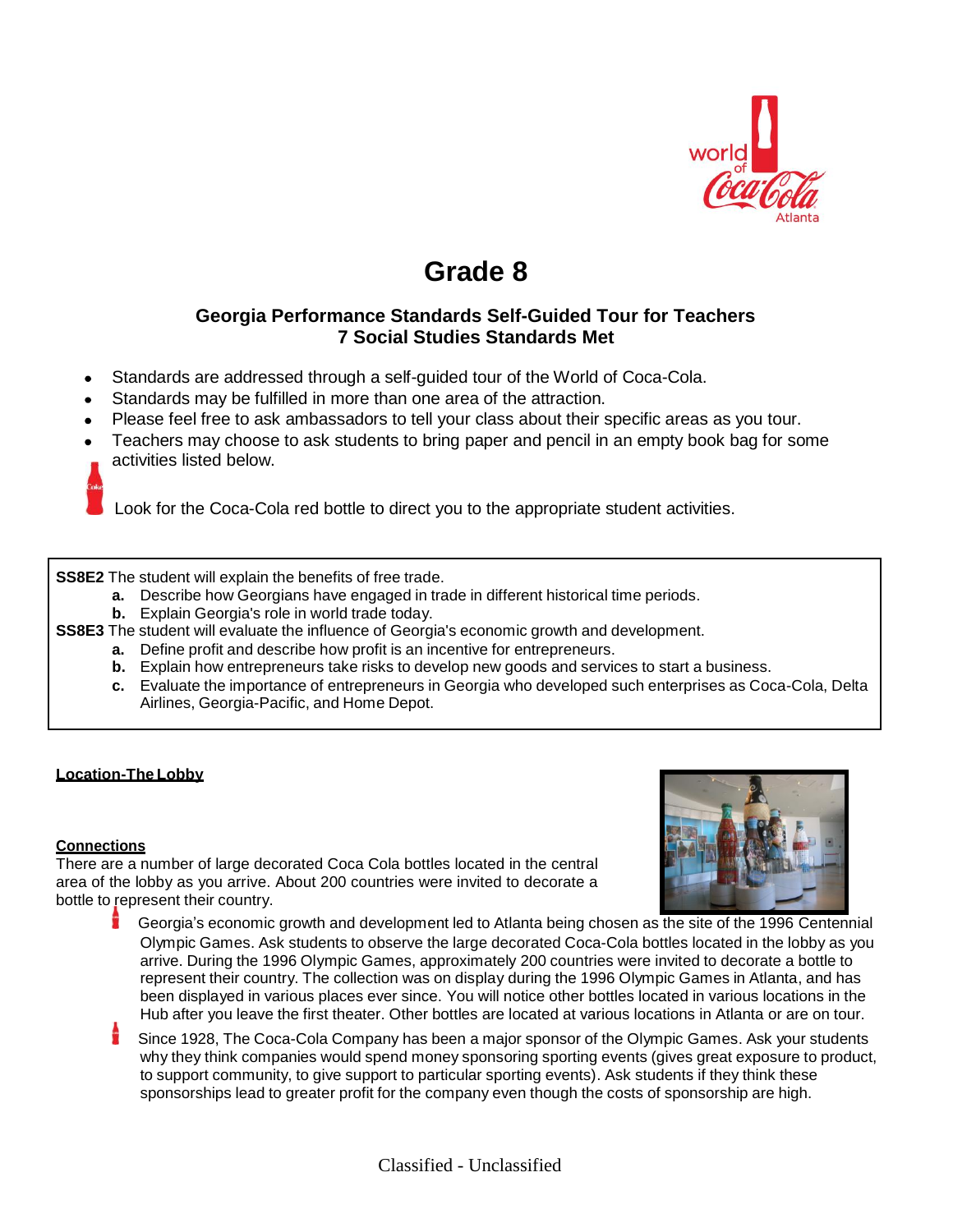#### **Location-Milestones of Refreshment, Gallery 1 (John Pemberton Invents Coca-Cola)**

#### **Connections**

This gallery showcases the invention of Coca-Cola. Students will notice the coupons in the glass case on the soda fountain and watch the short videos provided in the gallery.

- View the video clips in the first gallery. Review the concept of "entrepreneur" with your students. Ask your students how John Pemberton fit the definition of an entrepreneur. (he developed a new formula for a drink, started the first factory to make the syrup, got a patent for the formula) Ask students what risks and problems stood in his way. (he risked money in the development of the product, he failed many times, he had to find a way to get people to buy the new product)
- Ask students to explain why the possibility of profit would have influenced Pemberton to risk his own money (capital) on the development of a new product.
- Bring your students' attention to the coupons located in the glass on the top of the soda fountain. Pemberton only owned the Company for a few years. He then sold it to Mr. Asa Candler who was a marketing whiz. Candler developed the concept of coupons for a free Coke to get people to try the new product. Ask your students why the owner of a company would give his/her product away. Explain two impacts this free product give-away will have on profit. (At first it may make less profit, but in the long run much more profit could be generated as people who never would have tried the product discover that they like it.)
- Ask your students what the function of business is in producing goods. (to make a profit by giving public something they desire or need) Ask students to describe what profit actually is. (It is the money left over after a company pays all of its obligations.)
- Ask students to jot down ways that The Coca-Cola Company has been important to Georgia over the years. When the tour is over, ask students to share their lists.

## **Location-Milestones of Refreshment, Gallery 3**

**(Early Marketing)**

#### **Connections**

This gallery showcases innovations in marketing by Asa Candler. Students will notice advertisement for Coca-Cola at 5 cents a glass.

- Point out to students the numerous advertisements for Coca-Cola at 5 cents a glass or bottle. This price stayed the same for more than 70 years. Other goods and services went up in price over that time. Ask your students why they think Coca-Cola made the decision not to raise their price for over 7 decades. (kept it very affordable, since more people would buy it the Company made more money)
- Ask students' to discuss this challenge faced by companies regarding pricing of their product. Should the company charge more for a product and sell less or charge less for the product and sell much more? Which decision has more potential to make the company the most profit? Which decision would have the most impact on the consumer?
- When Candler took over The Coca-Cola Company, he took many risks in marketing the product. He did things that had never been done before such as using coupons to give customers a free Coke, advertising in magazines and newspapers, placing the Coca-Cola name on products, etc. When Candler first came to Atlanta in 1873, he had \$1.75 in his pocket. When he sold the company in 1919 he sold it for \$25 million. Ask students to name risks that current companies take to make profit.



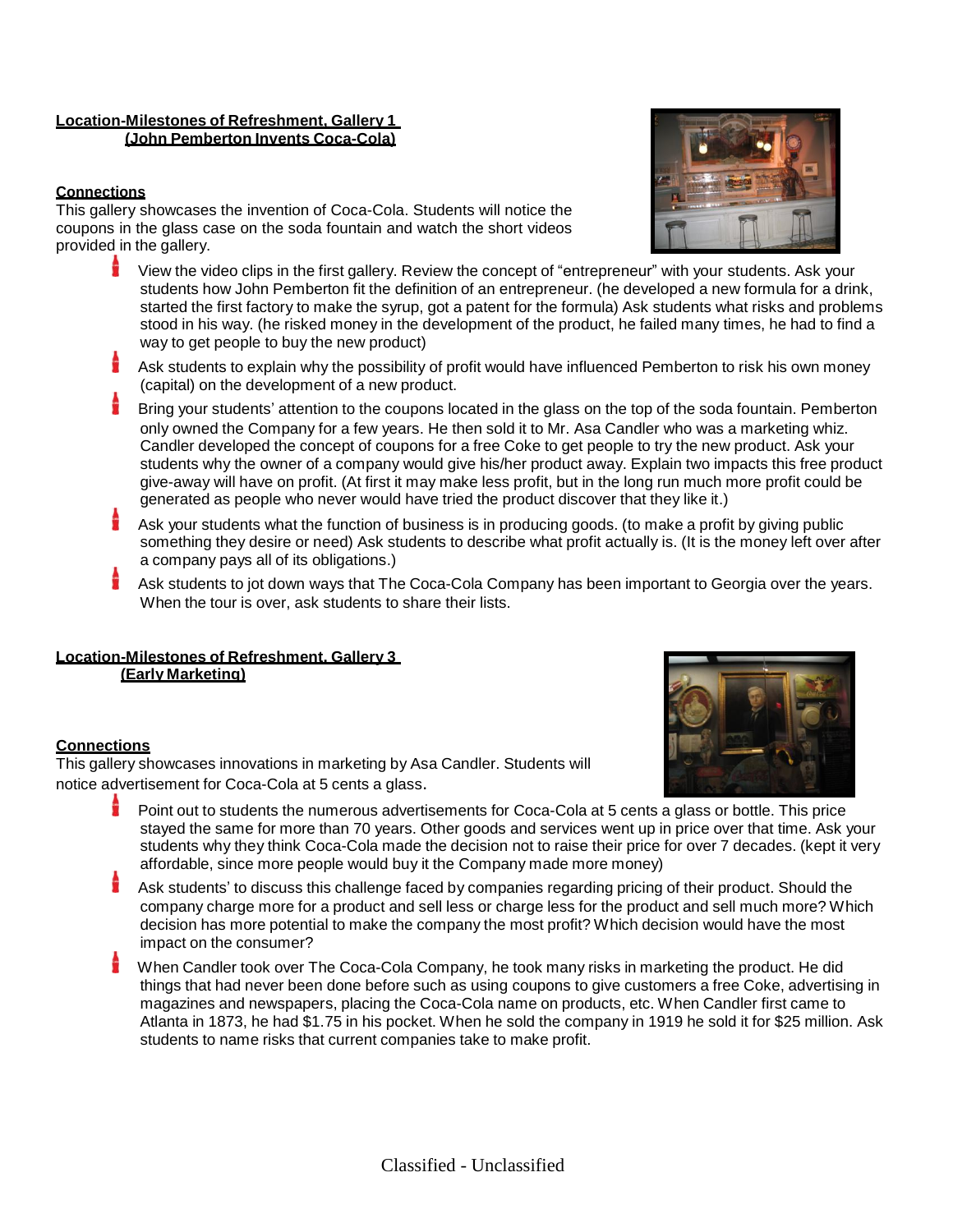#### **Location**-**Milestones of Refreshment, Gallery 4 (Early Bottling)**

#### **Connections**

This Milestones of Refreshment gallery showcases the growth of Coca-Cola bottling plants both nationally and internationally. Students will notice the yellow truck from Argentina.

- Explore with your class the expansion of the bottling operation starting in Chattanooga, TN. Show the expansion of the bottling plants with the lighted map and the touch screens.
- Ask students how they think the expansion of the bottling plants impacted economic activity in the areas where they were started (more jobs for people, they could then spend more money on other products in the area) and here in Georgia. (As more syrup was needed throughout the United States more jobs were created in Georgia.)
- Ask students to write one sentence that summarizes the expansion of Coca-Cola from 1899 to the present and how this impacted Georgia.
- Read with your students the information around the yellow truck from Argentina. Ask students how the bottling plant in Argentina would help economic activity both in Argentina and in the United States. (many jobs provided in Argentina such as in Coca-Cola bottling factories, glass factories to make the bottles, sugar production, delivery jobs, sales of the Coca-Cola syrup contribute to jobs and profit in the United States)

#### **Location**- **Milestones of Refreshment, Gallery 8 (International Expansion)**

## **Connections**

Through a tour with the ambassador in this gallery, students will notice how Coca-Cola has played an important role in world trade.

- **1.** Ask the ambassador in this gallery to give your students a short tour. Ask students to pay close attention to the importance of Georgia's Coca-Cola Company in the area of world trade.
- **2.** Ask students to write one paragraph on how WWII impacted the international bottling business of The Coca-Cola Company.



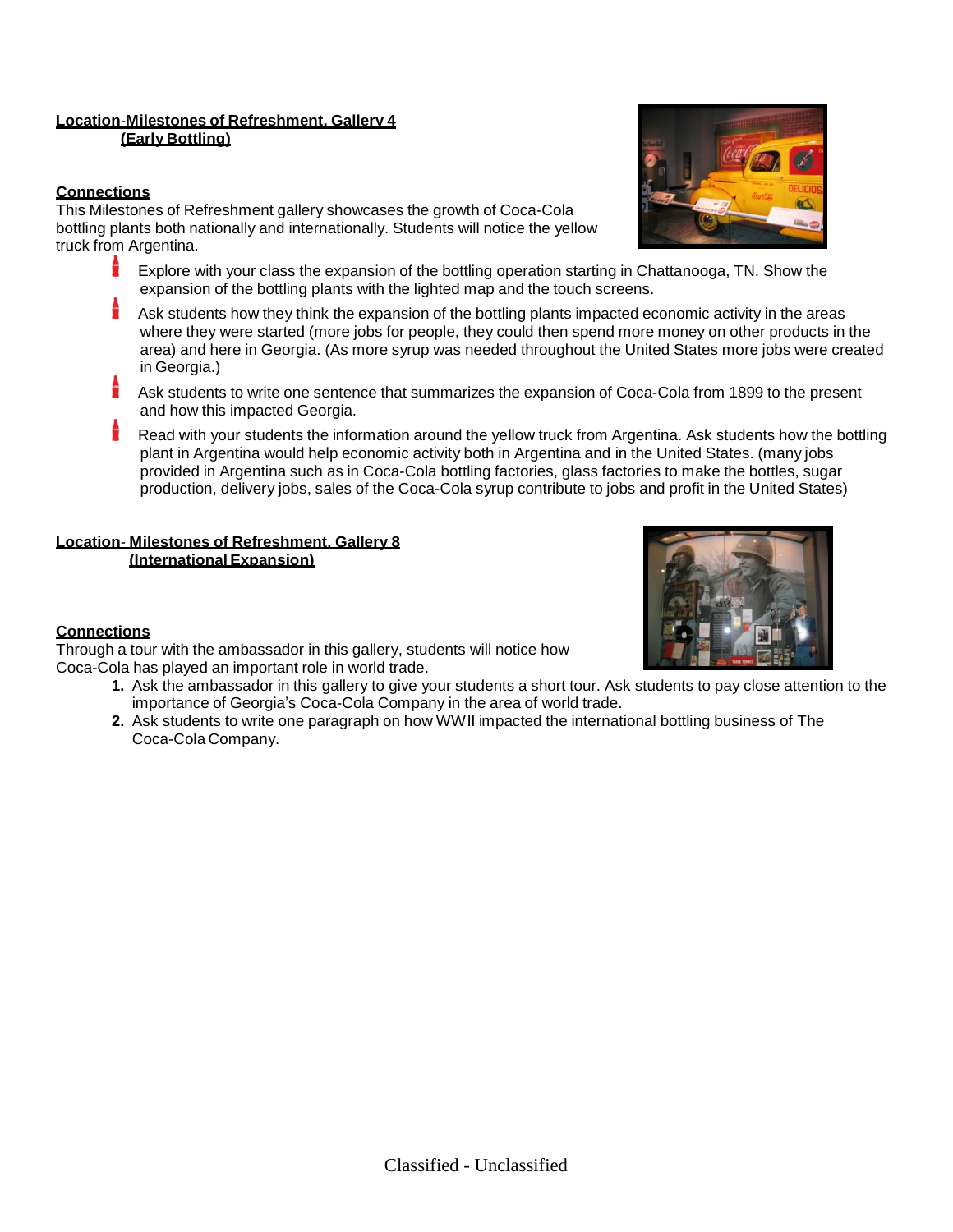

## **Grade 8**

## **Lesson Plan 7 Social Studies Standards Met**

## *Made in Georgia!*

## *Pre-visit Activity*

**SS8E3** The student will evaluate the influence of Georgia's economic growth and development.

**d.** Evaluate the importance of entrepreneurs in Georgia who developed such enterprises as Coca-Cola, Delta Airlines, Georgia-Pacific, and Home Depot.

#### **Objectives**

- 1. Students will review the vocabulary word "entrepreneur".
- 2. Students will work in groups to research one of four companies started in Georgia.
- 3. Students will work in groups to present this information to the class.

#### **Materials**

- ❖ Textbook
- ❖ Internet access
- ❖ Slips of paper
- Bowl or hat

### **Time – Lesson opening and research - 3 days Presentation of information -1 day**



#### **Procedure**

- 1. **Review** with students the meaning of the word "entrepreneur". Write down ideas on the board. Once a number of ideas are recorded, ask students to agree on a once sentence definition.
- 2. **Ask** students to list large companies that are located in Georgia (The Coca-Cola Company, Delta Airlines, Georgia Pacific, Home Depot)
- 3. **Explain** to students that these companies were started by entrepreneurs in the state of Georgia and have grown to become international companies.
- 4. **Ask** students to break into small groups and brainstorm challenges an entrepreneur of one of these companies would have faced. Share with the class.
- 5. **Divide** students into four groups. Put the name of each of the companies on a slip of paper and place it a bowl or hat. Have one person from each group pull out a slip of paper with the name of a company.
- 6. Each group is responsible to research the entrepreneurs who started their chosen company, what challenges they faced, and what strategies they used to become successful. Students may use their textbook, the Internet, encyclopedia etc.
- 7. **Tell** students they will have three days to research the information and construct a presentation.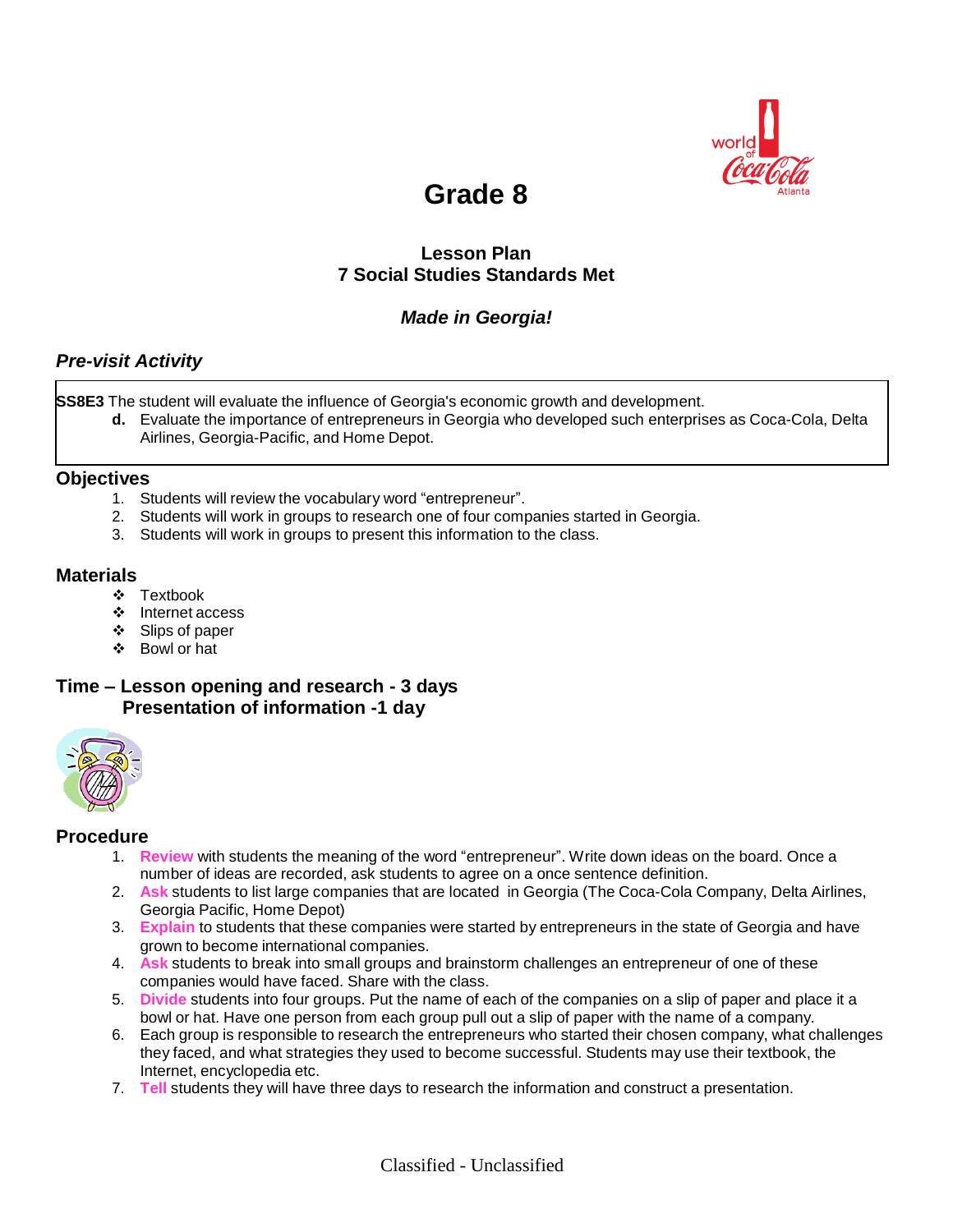- 8. **Tell** students that they will need to present the information they discovered to the rest of the class. The group will need to decide how this information will be presented. Ideas include in a song, a play, posters, report, a TV program, etc.
- 9. **Ask** groups to present their information on the day designated.

## **Closing**

Tell students that they will see artifacts and memorabilia chronicling the beginnings of The Coca-Cola Company on their field trip to the World of Coca-Cola. They will be responsible for taking notes on the development of the company over time. Remind students to take complete notes, as these notes will be used for the post-visit activity.

#### **Assessment**

Assess the information presented by each group. Ask each group to write a one-paragraph assessment on each member of their group. Did they pull their weight? Were they cooperative? Were there problems? Use this information to give a grade to each group member.

#### **Gifted Learners**

Ask gifted learners to set up an interview with an executive in one of the Georgia companies discussed in the pre-visit lesson. They will construct a report about challenges and opportunities that company faces today.

## **Companies Make a Difference!**

#### *Post-visit Activity*

**SS8E2** The student will explain the benefits of free trade.

**c.** Describe how Georgians have engaged in trade in different historical time periods.

**SS8E3** The student will evaluate the influence of Georgia's economic growth and development.

**c.** Evaluate the importance of entrepreneurs in Georgia who developed such enterprises as Coca-Cola, Delta Airlines, Georgia-Pacific, and Home Depot.

#### **Objectives**

- 1. Students will use their notes to write about the economic importance of The Coca Cola Company.
- 2. Students will work in pairs to construct a written report.

#### **Materials**

- Notes from the field trip to the World of Coca-Cola attraction.
- ❖ Pencils
- ❖ Paper

#### **Time – 1 Class Period**



#### **Procedure**

- 1. **Ask** students to take out their notes from the field trip to the World of Coca-Cola attraction.
- 2. **Put** students into groups of two.